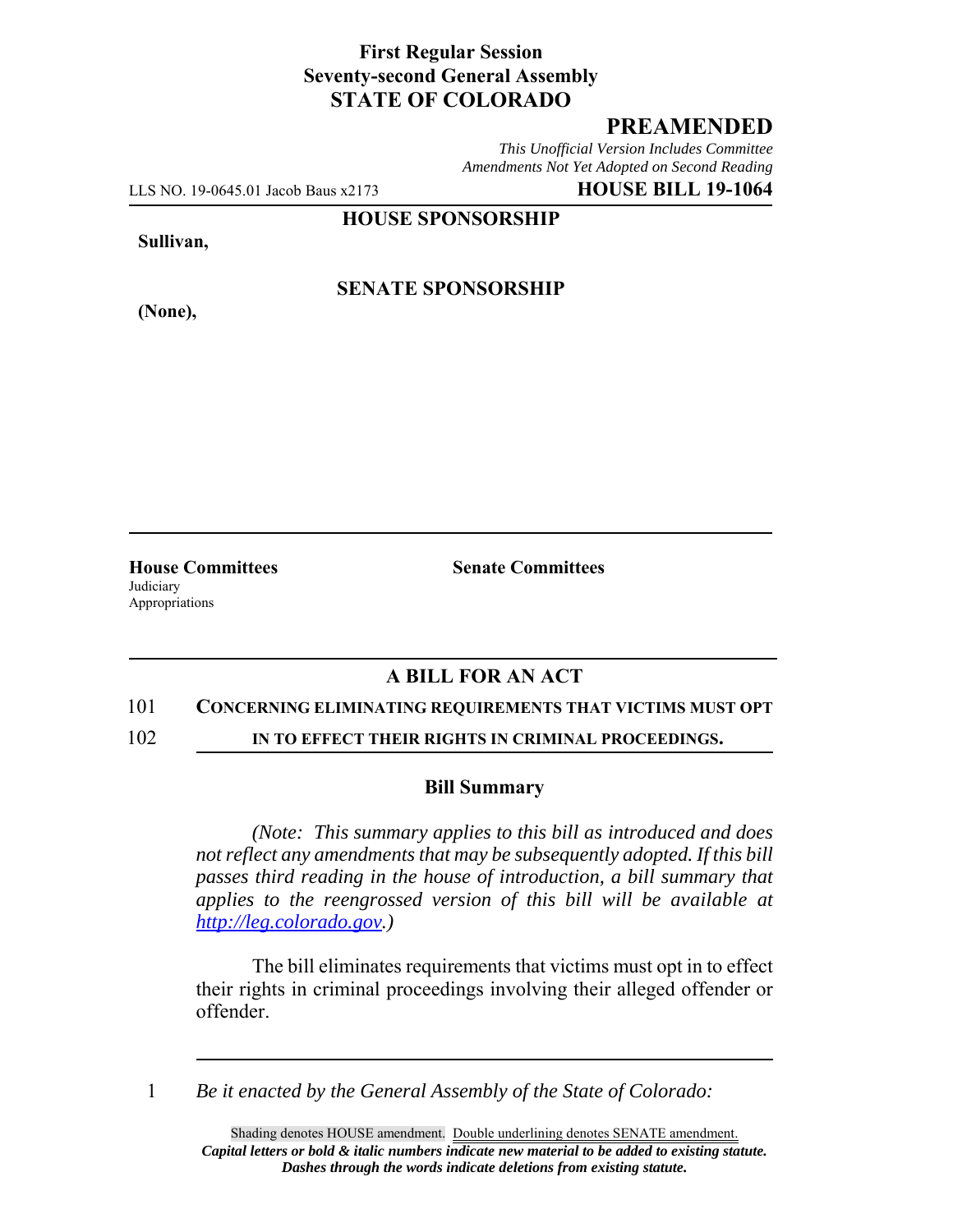**SECTION 1.** In Colorado Revised Statutes, 16-8-115, **amend** 2  $(4)(i)(II)$  as follows:

 **16-8-115. Release from commitment after verdict of not guilty by reason of insanity or not guilty by reason of impaired mental condition.** (4) (i) (II) Upon the filing of a petition pursuant to this 6 paragraph (i) SUBSECTION (4)(i), the court shall set a date for a hearing on the petition. The defendant shall notify the local law enforcement agency with which the defendant is required to register and the prosecuting attorney for the jurisdiction in which the local law enforcement agency is 10 located of the filing of the petition and the hearing date. Upon the victim's 11 request, The court shall notify the victim of the filing of the petition and the hearing date. At the hearing, the court shall give opportunity to the victim to provide written or oral testimony. If the court enters an order discontinuing the defendant's duty to register, the defendant shall send a copy of the order to the local law enforcement agency and the Colorado bureau of investigation.

 **SECTION 2.** In Colorado Revised Statutes, 16-8-118, **amend** (2)(d)(II) as follows:

 **16-8-118. Temporary removal for treatment and rehabilitation.** (2) (d) (II) Upon the filing of a petition pursuant to this 21 paragraph (d) SUBSECTION (2)(d), the court shall set a date for a hearing on the petition. The defendant shall notify the local law enforcement agency with which the defendant is required to register and the prosecuting attorney for the jurisdiction in which the local law enforcement agency is located of the filing of the petition and the hearing 26 date. Upon the victim's request, The court shall notify the victim of the filing of the petition and the hearing date. At the hearing, the court shall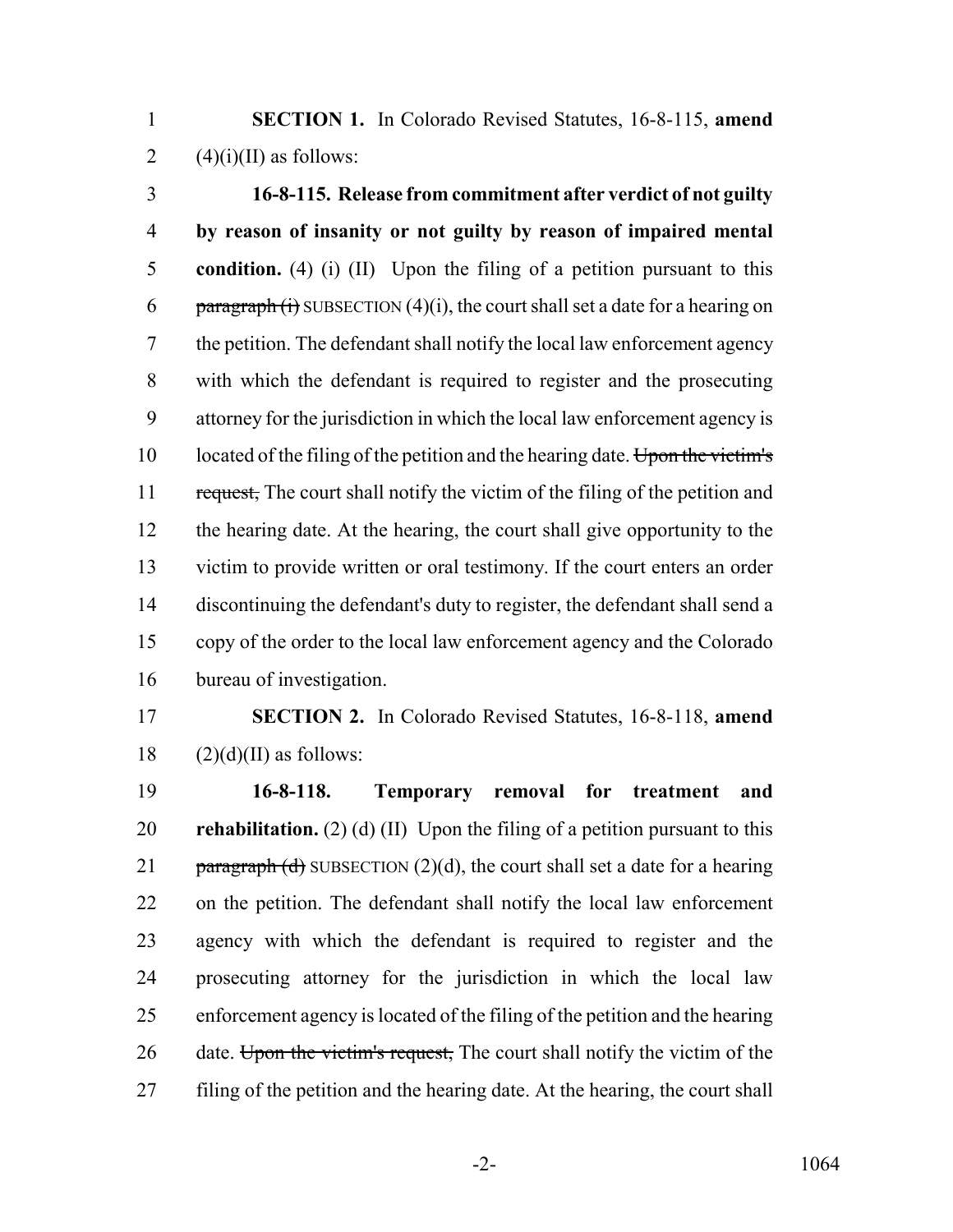give opportunity to the victim to provide written or oral testimony. If the court enters an order discontinuing the defendant's duty to register, the defendant shall send a copy of the order to the local law enforcement agency and the Colorado bureau of investigation.

 **SECTION 3.** In Colorado Revised Statutes, 17-2-214, **amend** (2) as follows:

 **17-2-214. Right to attend parole hearings.** (2) (a) In the case of any offenses against the person, as specified in article 3 of title 18, 9 C.R.S., Notice of any parole proceeding shall MUST be sent by the department of corrections, working in cooperation with the board, to any victim of the crime or relative of the victim, if the victim has died, at least 12 sixty days before the hearing. Such notice shall MUST be sent to the last address in the possession of the department of corrections or the board, 14 and the victim of the crime or relative of the victim, if the victim has died, has the duty to keep the department of corrections or the board informed of his or her most current address.

 (b) In the case of any offenses other than offenses against the 18 person as specified in article 3 of title 18, C.R.S., notice of any parole 19 proceeding shall be sent by the department of corrections, working in 20 cooperation with the board, only upon request to the department of 21 corrections or the board, to any victim of the crime or relative of a victim, 22 if the victim has died, who makes such a request at least sixty days before 23 the hearing. Such notice shall be sent to the last address in the possession 24 of the department of corrections or the board, and the victim of the crime or relative of the victim, if the victim has died, has the duty to keep the department of corrections or the board informed of his or her most current address.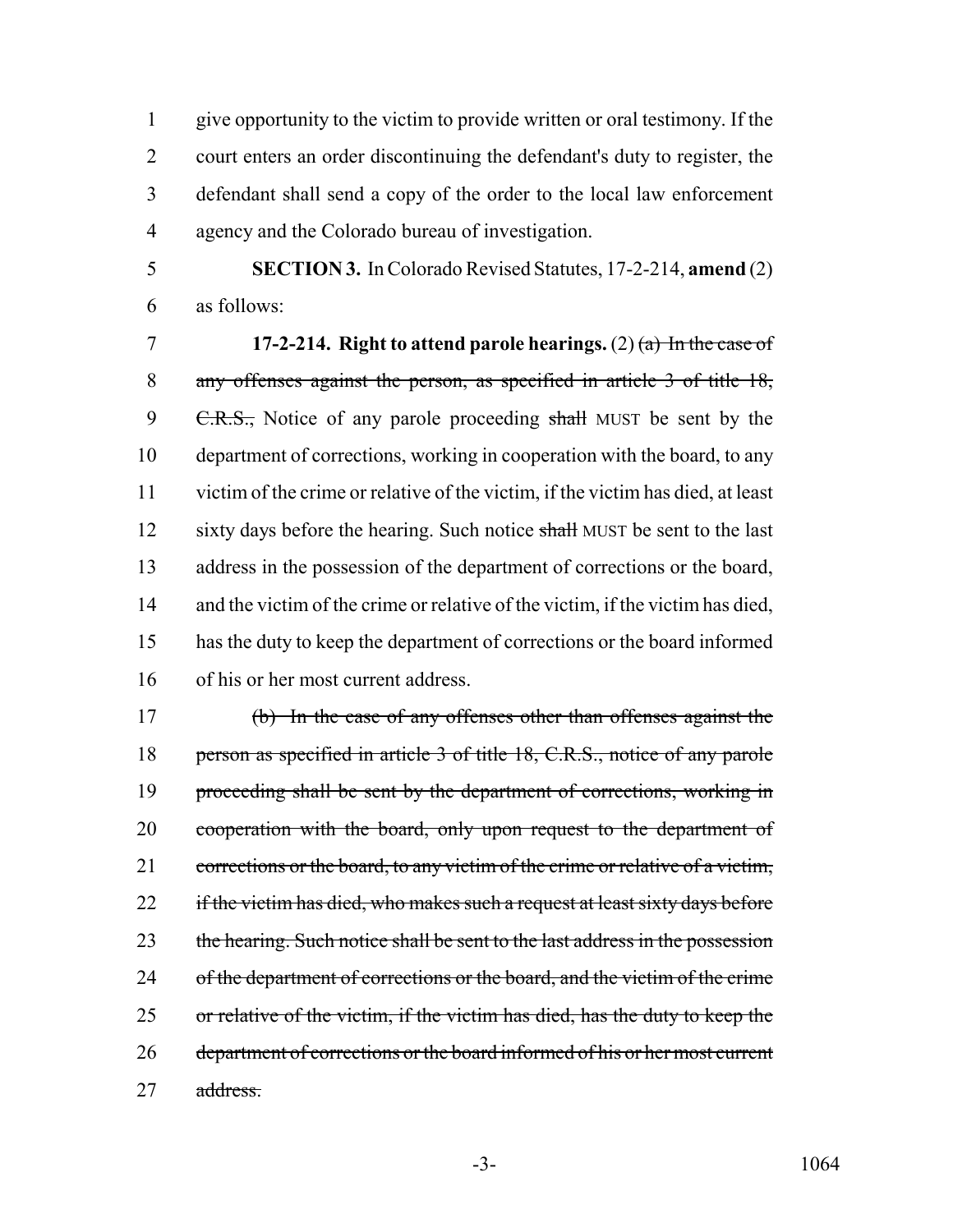**SECTION 4.** In Colorado Revised Statutes, 24-4.1-302.5, **amend** 2 (1)(c)(I), (1)(j), (1)(q), and (1)(r); and **repeal** (1)(b.5) as follows:

 **24-4.1-302.5. Rights afforded to victims - definitions.** (1) In order to preserve and protect a victim's rights to justice and due process, each victim of a crime has the following rights:

 (b.5) The right to be informed of and present for the critical stages 7 described in section  $24-4.1-302$  ( $2$ )(k) to ( $2$ )( $\alpha$ ) and ( $2$ )( $\alpha$ ), upon the written request of the victim; except that the victim shall have the right 9 to be informed of the critical stage described in section  $24-4.1-302(2)(1)$ without submitting a written request for notification;

 (c) (I) Except as otherwise provided in subparagraph (II) of this 12 paragraph (c) SUBSECTION  $(1)(c)(II)$  OF THIS SECTION:

13 (A) The right to be informed upon request by the victim, when a person who is accused or convicted of a crime against the victim is released or discharged from county jail;

 (B) The right to be informed upon written request by the victim, when a person who is accused or convicted of a crime against the victim is released or discharged from custody other than county jail, is paroled, escapes from a secure or nonsecure correctional facility or program, or absconds from probation or parole.

21 (i) The right to be informed upon written request from the victim, of any proceeding at which any postconviction release from confinement in a secure state correctional facility is being considered for any person convicted of a crime against the victim and the right to be heard at any such proceeding or to provide written information thereto. For purposes of this subsection (1), "proceeding" means reconsideration of sentence, a parole hearing, a full parole board review, commutation of sentence, or

-4- 1064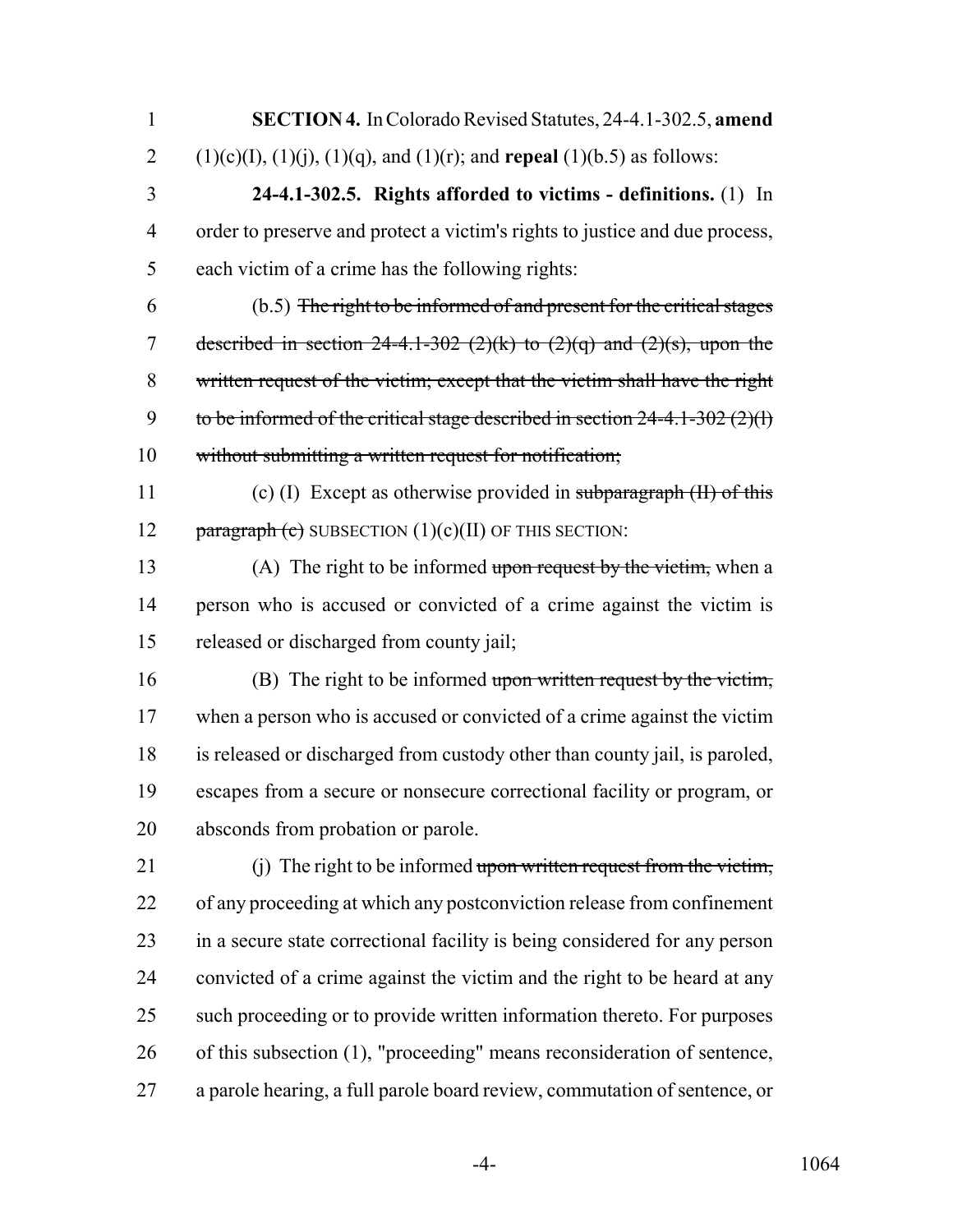consideration for placement in the specialized program developed by the department of corrections pursuant to section 17-34-102.

 (q) The right to be informed upon written request by the victim, when a person convicted of a crime against the victim is placed in or transferred to a less secure public or private correctional facility or program;

 (r) The right to be informed upon written request by the victim, when a person who is or was charged with or convicted of a crime against the victim escapes or is permanently or conditionally transferred or released from any public hospital, private hospital, or state hospital;

 **SECTION 5.** In Colorado Revised Statutes, 24-4.1-303, **amend** 12 (10)(b)(III), (10)(b)(IV), (12)(g), (12)(g.5), (14) introductory portion, (14.1) introductory portion, and (14.2) introductory portion as follows:

 **24-4.1-303. Procedures for ensuring rights of victims of crimes.** (10) (b) As soon as available, the law enforcement agency shall give to each victim, as appropriate, the following information:

 (III) Unless such information would be inconsistent with the requirements of the investigation, information as to whether a suspect has been taken into custody and, if known, whether the suspect has been 20 released, any conditions imposed upon such release, and information as 21 to how the victim may request further notification THAT MAY BE 22 REQUIRED pursuant to section  $24-4.1-302.5$  (1)(c);

 (IV) The law enforcement agency shall provide the victim in a cold case information concerning any change in the status of the case. In 25 addition, upon the written request of the victim, the law enforcement agency shall provide an update at least annually to the victim concerning the status of a cold case involving one or more crimes for which the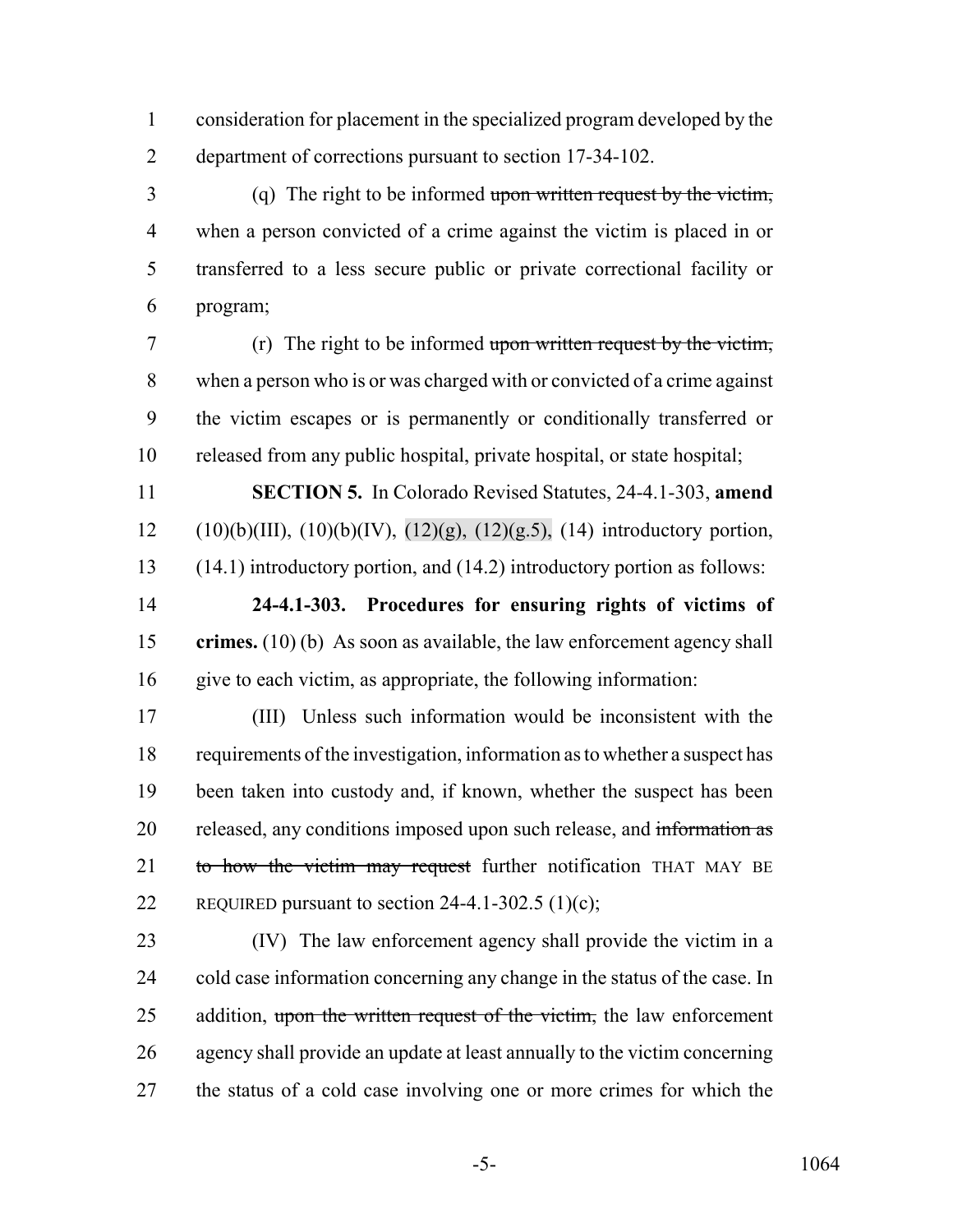criminal statute of limitations is longer than three years.

 (12) Unless a victim requests otherwise, the district attorney shall inform each victim of the following:

 (g) The right to receive information from correctional officials concerning the imprisonment and release of a person convicted of a crime 6 against the victim pursuant to subsection  $(14)$  of this section; including how the victim may request notification from correctional facilities;

 (g.5) The right to receive information from the state mental health hospital concerning the custody and release of an offender who was ordered by a court into the hospital's custody pursuant to subsection 11 (14.2) of this section; including how the victim may request notification 12 from the hospital;

 (14) Upon receipt of a written victim impact statement as provided in section 24-4.1-302.5 (1)(j.5), the department of corrections shall include the statement with any referral made by the department of corrections or a district court to place an offender in a public or private 18 community corrections facility or program. Upon written request of a 19 victim, the THE department of corrections or the public or private local corrections authorities shall notify the victim of the following information regarding any person who was charged with or convicted of a crime against the victim:

23 (14.1) Upon the written request of a victim, the THE Colorado mental health institute at Pueblo, or the Colorado mental health institute at Fort Logan, as may be applicable, shall notify the victim of the following information regarding any person who was charged with or convicted of a crime against the victim: